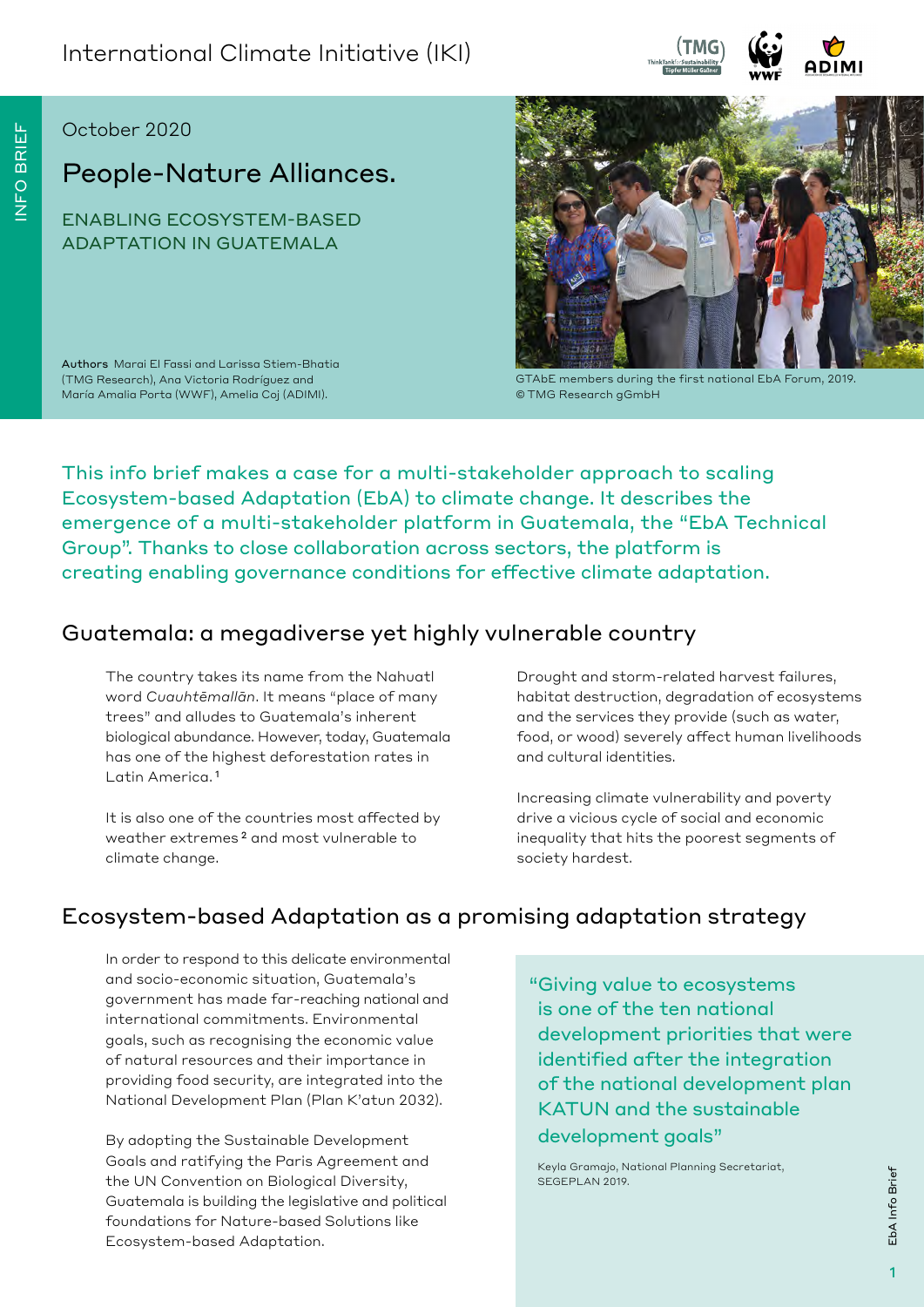### EbA as a holistic approach to preserving human-nature systems

EbA relies on nature and biodiversity to (1) reduce climate vulnerability of human communities and (2) strengthen the integrity of ecosystems in a symbiotic way. It emphasizes processes that directly involve and include natural resource users in decision-making to manage and benefit from their surroundings.3 EbA improves ecosystem functioning through measures such as reforestation and sustainable forest management that support water buffering and aquifer recharge to regulate the impacts of droughts and improve harvests. Another example is community-led restoration of mangroves to counter coastal erosion and floods.

EbA contributes to wider socio-economic development beyond mere adaptation policies, for example by enhancing the livelihoods and health of local communities.4 It can address adaptation and mitigation needs at the same time and is often praised for its costeffectiveness. The United Nations Environment Programme (UNEP), the International Union for Conservation of Nature (IUCN) and others claim that each US dollar invested in ecosystem restoration (restoration, conservation and sustainable management of ecosystems forming the basis of EbA) 5 generates more than 9 USD in return, with substantial co-benefits in terms of climate change mitigation and adaptation.6

 "Ecosystem-based Adaptation (EbA) is the use of biodiversity and ecosystem services as part of an overall adaptation strategy to help people to adapt to the adverse effects of climate change"

UN Convention on Biological Diversity, 2009



Community-run seed bank. Preserving and restoring locally adapted genetic diversity of corn. San Francisco, Huehuetenango. © TMG Research gGmbH

## The challenge of bringing successful adaptation projects to scale

Guatemala has the largest number of adaptation and climate change-related projects in Central America (around 70).7 However, the quantity of initiatives does not seem to translate into a significant reduction in the climatic vulnerabilities of the country's ecosystems and human inhabitants.

On the one hand, structural barriers and shortterm interventions can impede the success of local  "Ecosystem-based Adaptation (EbA) is a social, intercultural, learning and capacity-building process that fosters sustainable development through climate change adaptation and the use of biodiversity and ecosystem services in an appropriate governance framework, capable of scaling up from the geographical level of municipality or micro-basin".

 Ecosystem-based Adaptation Technical Group (GTAbE), 2020.

adaptation projects. A lacking application of laws and regulations for natural resource management, societal inequalities, distorted land distribution patterns<sup>8</sup>, and extreme poverty can undermine the large-scale uptake and dispersion of effective adaptation measures. On the other hand, knowledge gaps between local realities and national decision-making impede the inclusion of local implementation experience into the design of national policies and programmes. Continued support for workable adaptation solutions falls short.

An *enabling environment* that fosters learning from community-led initiatives and addresses structural barriers is needed to promote sustainable development and effective adaptation strategies. In the context of EbA, we define an enabling environment as the institutional, political, technical, social, and financial requirements for broad, long-term, and effective adoption of EbA measures. To this end, a participatory roadmap process to ensure an enabling environment for EbA was set up in Guatemala.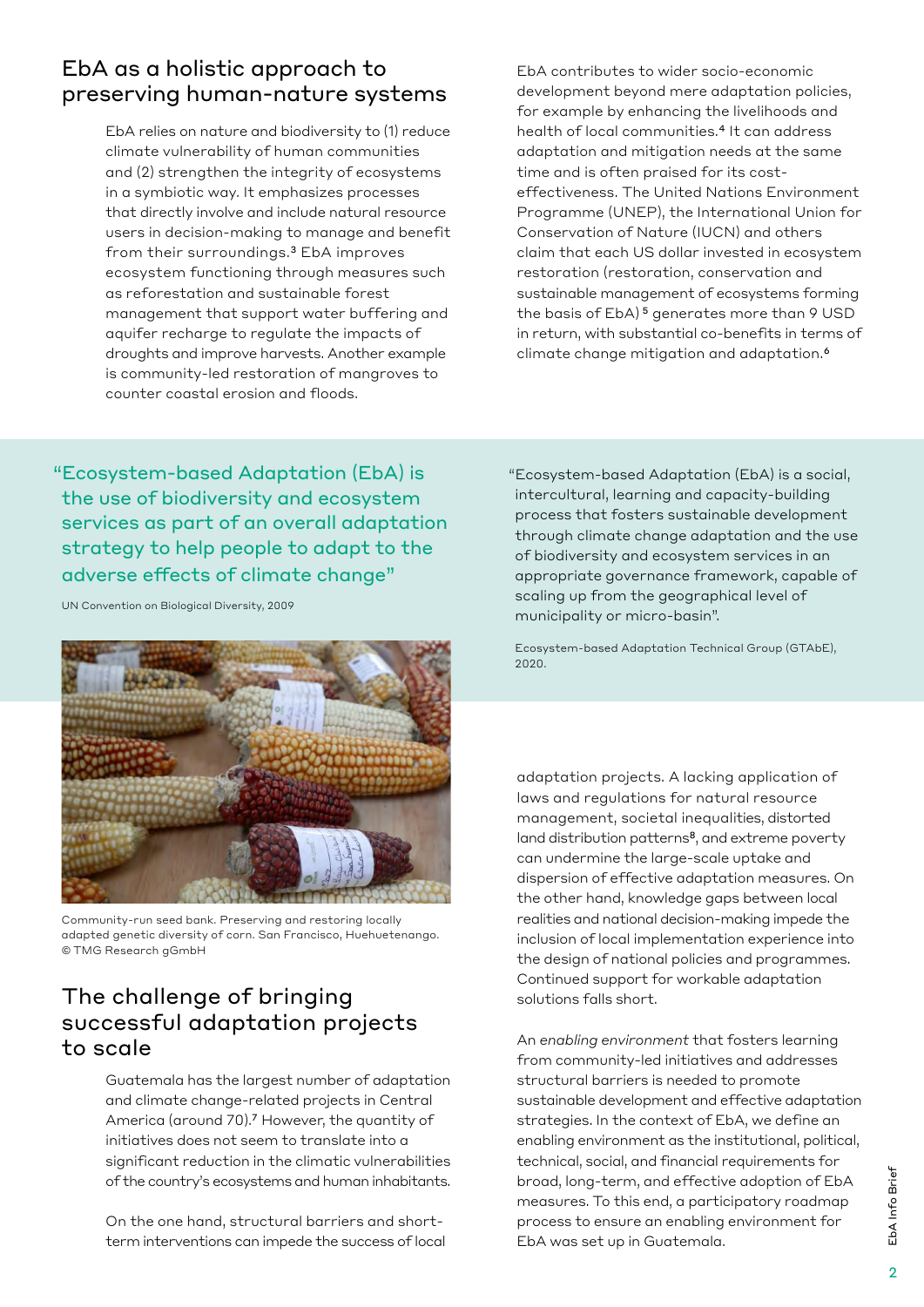### Developing a roadmap to upscale EbA in Guatemala through a multi-stakeholder group

With the joint vision to make EbA work for Guatemala, a multi-stakeholder platform, called the EbA Technical Group (Grupo Técnico de Adaptación basada en Ecosistema, GTAbE), was formed as an initiative of the Climate-SDG Integration project. Since May 2019, the GTAbE has been working to develop a roadmap for scaling EbA across sectors and institutions. The group advises leading ministries about ongoing EbA initiatives, and fosters inter-institutional learning and collaboration. The GTAbE transcends institutional silos. It is now embedded in the National System for Climate Change Sciences (SGCCC), and provides a trust-based platform where members meet regularly in accordance with a jointly defined workplan to exchange experiences and explore ways to enhance the efficiency of climate adaptation efforts in Guatemala.

### Through the roadmap process, the GTAbE works to create an enabling environment for upscaling EbA in Guatemala:

… By positioning EbA among key actors and strengthening institutional capacities. One example of this is the first National EbA Forum that took place in November 2019. It was a joint endeavour involving more than 14 institutions, most of which are represented in the GTAbE [\(blog on](https://medium.com/enabling-sustainability/guatemala-holds-its-first-national-forum-on-ecosystem-based-adaptation-93b4031ab40b)  [the EbA Forum](https://medium.com/enabling-sustainability/guatemala-holds-its-first-national-forum-on-ecosystem-based-adaptation-93b4031ab40b), [Video on the Forum\)](https://www.youtube.com/watch?v=yCkIDGqUH5s). The forum provided space for an exchange of experiences related to EbA implementation and policy-making as well as mutual learning. Key state and nonstate actors signed a policy [declaration](https://static1.squarespace.com/static/5aa6a1a19d5abb87c61a1225/t/5dfa207ce0f0ae6c75cdb54c/1576673449435/Decalracion+completa+firmada.pdf) in which they recognize *"… the importance of Ecosystembased Adaptation in support of sustainable development, poverty reduction, the promotion of ecosystem resilience, and climate change mitigation, as well as in meeting the country's commitments to the SDGs and the Paris Agreement. Therefore, we propose (to) work on the enabling conditions to promote the scaling up of EbA at the national level to address climate change."* 

… By institutionalising the EbA Technical Group. The GTAbE was incorporated in February 2020 within the Guatemalan System for Climate Change Science [\(SGCCC](https://sgccc.org.gt/)) and now forms part of the government's Working Group on Adaptation

The group promotes vertical and horizontal integration. Currently, the GTAbE represents more than 30 institutional members, with a wide range of stakeholders drawn from government agencies, civil society organizations, indigenous groups, the private sector, academia, NGOs, and international cooperation agencies. Thanks to this wide representation, the group is helping to bridge the gap between national policy and local implementation. The platform offers space to EbA practitioners to present their proven adaptation practices as well as the challenges they encountered. These practical lessons, in turn, inform relevant policies and programmes.



Panelists during first national EbA Forum, Antigua, Guatemala, 2019. © TMG Research gGmbH

and Vulnerability. The SGCCC's mandate to bring scientific information into political decision-making corresponds with the GTAbE's objective to create a policy framework for EbA scaling through knowledge dissemination and policy advice.

… By mainstreaming EbA in existing policies and political instruments related to climate change. EbA as a viable adaptation strategy and the GTAbE as a key inter-institutional platform will be included in Guatemala's third national communication to the UNFCCC. Further, the GTAbE aims to include EbA as a transversal topic in the Nationally Determined Contributions (NDCs) to the Paris Agreement and the National Climate Change Action Plan (PANCC).

… By developing monitoring and accounting strategies of EbA. The GTAbE aims to develop a coherent set of indicators to measure and report on EbA benefits to national and international actors, thereby helping to ensure accountability for state investments and compliance with national and international commitments.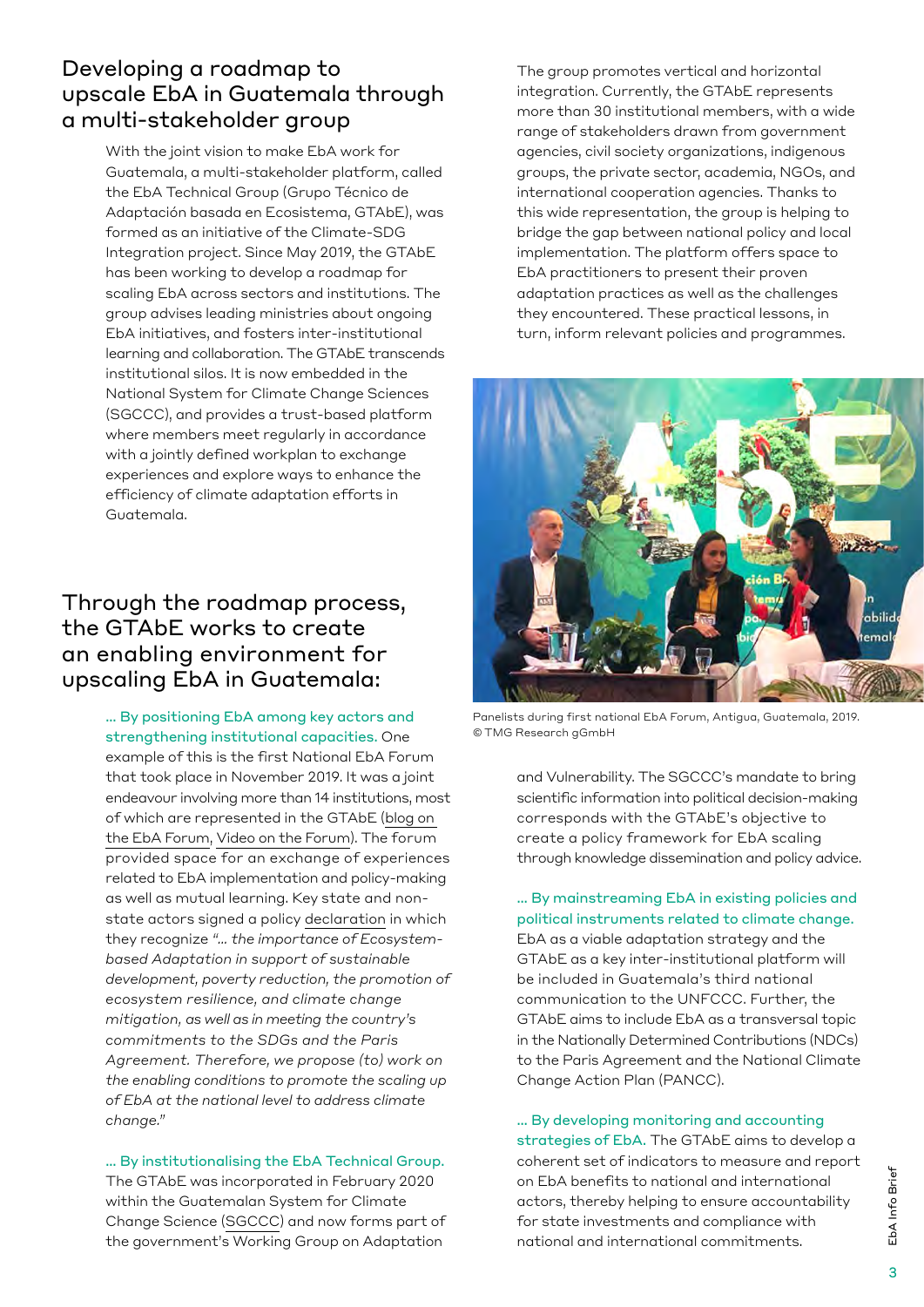… By establishing a financing strategy for EbA.

Recognising that an EbA upscaling strategy requires a broad vision that goes beyond small projects, the GTAbE has set out to develop a viable financing mechanism that can attract international as well as national and regional funding. The inclusion of EbA in various policies and instruments is crucial in creating credible project portfolios to present to donors.

... By attracting the private sector. The GTAbE has attracted private-sector actors such as the Guatemalan Chamber of Food and Beverages (CGAB) and the Guatemalan Chamber of Industry (CIG). They and their members are exploring ways to commit to EbA in their day-to-day business, starting with a self-evaluation questionnaire on EbA activities.

### Roadmap for upscaling EbA – 8 steps for enabling governance conditions



#### The way forward – a roadmap for upscaling EbA

The GTAbE has shown that strategic alliances and inter-institutional learning can leverage governance conditions to bring inclusive approaches such as EbA to scale. The development of a roadmap for upscaling EbA, under the leadership of the GTAbE, has paved the way for scaling EbA in Guatemala. The roadmap is the result of more than a year of interaction, joint reflection, and multi-sector commitments to harnessing the power of nature for the country's development and resilience to climate shocks.

The work of the GTAbE, including the development of a roadmap, marks the beginning of a long-term process to build an enabling environment for upscaling EbA in Guatemala. As a result, Guatemala can play a leading role in the global Nature-based Solutions (NbS) and EbA movements. To make EbA work for Guatemala and its people, continuous political and social support is required. The roadmap will be signed by the relevant ministries and stakeholders and needs to translate into effective action.